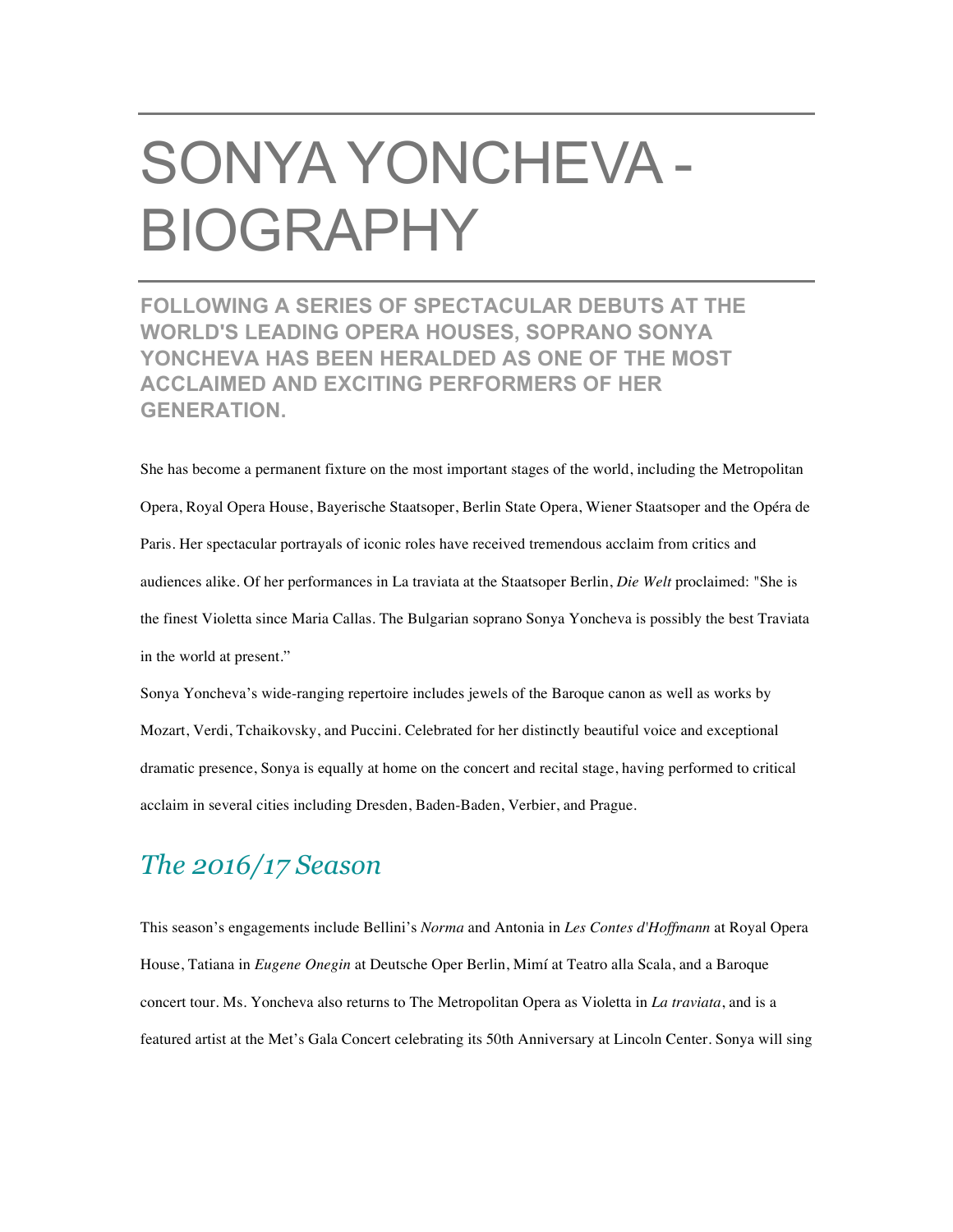the role of Vitellia in Mozart's *La Clemenza di Tito* at the Festspielhaus Baden-Baden and embarks on a concert tour featuring Baroque repertoire which is highlighted on a Sony Classical album release. *Highlights of past seasons*

In addition to her star turn as Violetta, Ms. Yoncheva's 2015/16 season included celebrated performances as Desdemona in The Metropolitan Opera's season opening production of *Otello*; Micaëla (*Carmen*) at the Royal Opera House; Mimì (*La bohème*) at the Staatsoper Berlin; and the title role in *Iolanta* at Opéra de Paris, where she established herself as the "great reigning" interpreter of the role (*Opera-Online*). She was also a featured artist at the annual Adventskonzert in Dresden.

Other past performance highlights include several Metropolitan Opera appearances, featuring her debut as Gilda in *Rigoletto* and star turns as Mimì in *La bohème*, Violetta in *La traviata*, and Desdemona in *Otello*; Violetta at the Staatsoper Berlin, the Palau de les Arts Valencia, Monte Carlo, and the Bayerische Staatsoper; Marguerite in *Faust* at the Vienna Staatsoper, the Royal Opera House, and the Festspielhaus Baden-Baden; Léïla in *Les Pêcheurs de perles* for the Opéra Comique Paris; and the title role in *Lucia di Lammermoor* for Opéra de Paris.

Sonya Yoncheva is an alumna of William Christie's Le Jardin des Voix and has maintained a special focus the Early and Baroque repertory. Past engagements have featured her in several iconic roles, including Phani/Zima (*Les Indes galantes*) and Dido (*Dido and Aeneas*) on tour with William Christie in Europe, Russia and the US; La Fortuna (*L'incoronazione di Poppea*) at the Glyndebourne Festival; Giunone (*Il ritorno d'Ulisse in patria*) at the Teatro Real; Cleopatra (*Giulio Cesare*) in Reims and Versailles; and Poppea (*L'incoronazione di Poppea*) and Poppea (*Agrippina*) in Lille and Dijon with conductor

## Emmanuelle Haim. *Personal data, education, and prizes*

Born in 1981, soprano Sonya Yoncheva graduated with performance degrees in piano and voice in her hometown of Plovdiv, Bulgaria under the tutelage of Nelly Koitcheva. Sonya later obtained her master's degree in voice at the Conservatory of Geneva, studying with Danielle Borst. Ms. Yoncheva is also the winner of several renowned international competitions, including top prize and the special CultureArte